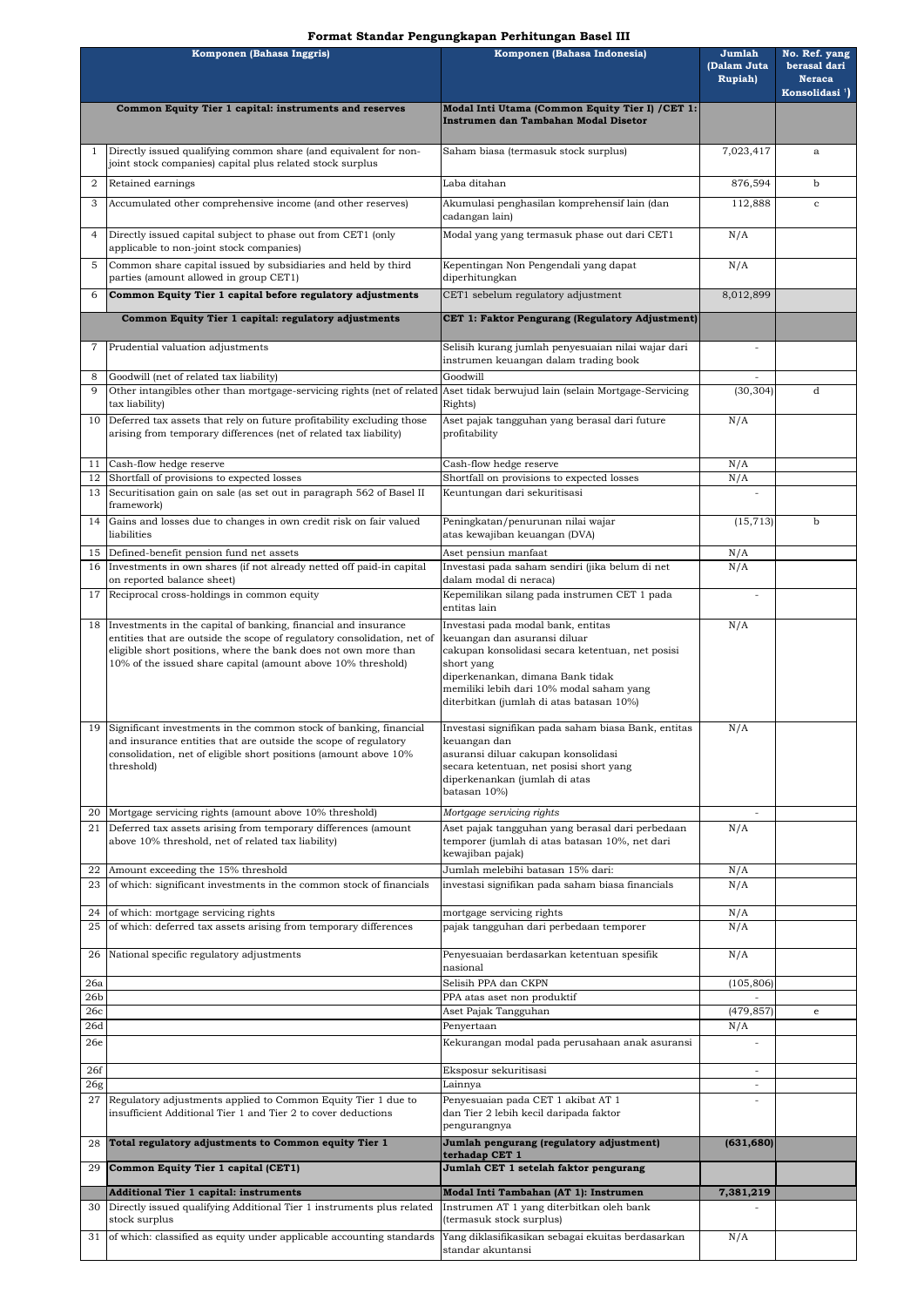|                   | Komponen (Bahasa Inggris)                                                                                                                                                                                                                                                                                | Komponen (Bahasa Indonesia)                                                                                                                                                                                                                                      | Jumlah<br>(Dalam Juta<br><b>Rupiah</b> ) | No. Ref. yang<br>berasal dari<br><b>Neraca</b><br>Konsolidasi <sup>1</sup> ) |
|-------------------|----------------------------------------------------------------------------------------------------------------------------------------------------------------------------------------------------------------------------------------------------------------------------------------------------------|------------------------------------------------------------------------------------------------------------------------------------------------------------------------------------------------------------------------------------------------------------------|------------------------------------------|------------------------------------------------------------------------------|
| 32                | of which: classified as liabilities under applicable accounting<br>standards                                                                                                                                                                                                                             | Yang diklasifikasikan sebagai liabilitas berdasarkan<br>standar akuntansi                                                                                                                                                                                        | N/A                                      |                                                                              |
| 33                | Directly issued capital instruments subject to phase out from<br>Additional Tier 1                                                                                                                                                                                                                       | Modal yang yang termasuk phase out dari AT1                                                                                                                                                                                                                      | N/A                                      |                                                                              |
| 34                | Additional Tier 1 instruments (and CET1 instruments not included<br>Instrumen AT1 yang diterbitkan oleh Entitas Anak<br>in row 5) issued by subsidiaries and held by third parties (amount<br>yang diakui dalam perhitungan KPMM secara<br>allowed in group AT1)<br>konsolidasi                          |                                                                                                                                                                                                                                                                  | N/A                                      |                                                                              |
| 35                | of which: instruments issued by subsidiaries subject to phase out                                                                                                                                                                                                                                        | Instrumen yang diterbitkan Entitas Anak yang<br>termasuk phase out                                                                                                                                                                                               | N/A                                      |                                                                              |
| 36                | Additional Tier 1 capital before regulatory adjustments<br>Additional Tier 1 capital: regulatory adjustments                                                                                                                                                                                             | Jumlah AT 1 sebelum regulatory adjustment<br>Modal Inti Tambahan: Faktor Pengurang                                                                                                                                                                               |                                          |                                                                              |
| 37                | Investments in own Additional Tier 1 instruments                                                                                                                                                                                                                                                         | (Regulatory Adjustment)<br>Investasi pada instrumen AT1 sendiri                                                                                                                                                                                                  |                                          |                                                                              |
| 38                | Reciprocal cross-holdings in Additional Tier 1 instruments                                                                                                                                                                                                                                               | Pemilikan instrumen AT1 secara resiprokal                                                                                                                                                                                                                        | N/A<br>N/A                               |                                                                              |
| 39                | Investments in the capital of banking, financial and insurance<br>entities that are outside the scope of regulatory consolidation, net of<br>eligible short positions, where the bank does not own more than<br>10% of the issued common share capital of the entity (amount above<br>10% threshold)     | Investasi pada modal bank, entitas<br>keuangan dan asuransi diluar<br>cakupan konsolidasi secara ketentuan, net posisi<br>short yang<br>diperkenankan, dimana Bank tidak<br>memiliki lebih dari 10% modal saham yang<br>diterbitkan (jumlah di atas batasan 10%) |                                          |                                                                              |
| 40                | Significant investments in the capital of banking, financial and<br>insurance entities that are outside the scope of regulatory<br>consolidation (net of eligible short positions)                                                                                                                       | Investasi signifikan pada modal Bank, entitas<br>keuangan dan<br>asuransi di luar cakupan konsolidasi<br>secara ketentuan (net posisi short yang<br>diperkenankan)                                                                                               | N/A                                      |                                                                              |
| 41                | National specific regulatory adjustments                                                                                                                                                                                                                                                                 | Penyesuaian berdasarkan ketentuan spesifik<br>nasional                                                                                                                                                                                                           |                                          |                                                                              |
| 41a               |                                                                                                                                                                                                                                                                                                          | Penempatan dana pada instrumen<br>AT 1 pada Bank lain                                                                                                                                                                                                            | N/A                                      |                                                                              |
|                   | 42 Regulatory adjustments applied to Additional Tier 1 due to<br>insufficient Tier 2 to cover deductions                                                                                                                                                                                                 | Penyesuaian pada AT 1 akibat Tier 2<br>lebih kecil daripada faktor pengurangnya                                                                                                                                                                                  | N/A                                      |                                                                              |
| 43.               | Total regulatory adjustments to Additional Tier 1 capital                                                                                                                                                                                                                                                | Jumlah faktor pengurang (regulatory adjustment)<br>terhadap AT1                                                                                                                                                                                                  |                                          |                                                                              |
| 44                | <b>Additional Tier 1 capital (AT1)</b>                                                                                                                                                                                                                                                                   | Jumlah AT 1 setelah faktor pengurang                                                                                                                                                                                                                             |                                          |                                                                              |
| 45                | Tier 1 capital (T1 = CET1 + AT1)<br>Tier 2 capital: instruments and provisions                                                                                                                                                                                                                           | Jumlah Modal Inti (Tier 1) (CET1 + AT 1)<br>Modal Pelengkap (Tier 2): Instumen dan cadangan                                                                                                                                                                      | 7,381,219                                |                                                                              |
| 46                | Directly issued qualifying Tier 2 instruments plus related stock                                                                                                                                                                                                                                         | Instrumen T2 yang diterbitkan oleh bank (termasuk                                                                                                                                                                                                                | N/A                                      |                                                                              |
| 47                | surplus<br>Directly issued capital instruments subject to phase out from Tier 2                                                                                                                                                                                                                          | stock surplus)<br>Modal yang yang termasuk phase out dari Tier 2                                                                                                                                                                                                 | N/A                                      |                                                                              |
| 48                | Tier 2 instruments (and CET1 and AT1 instruments not included in                                                                                                                                                                                                                                         | Instrumen Tier2 yang diterbitkan oleh Entitas Anak                                                                                                                                                                                                               | N/A                                      |                                                                              |
|                   | rows 5 or 34) issued by subsidiaries and held by third parties<br>(amount allowed in group Tier 2)                                                                                                                                                                                                       | yang diakui dalam perhitungan KPMM secara<br>konsolidasi                                                                                                                                                                                                         |                                          |                                                                              |
| 49                | of which: instruments issued by subsidiaries subject to phase out                                                                                                                                                                                                                                        | Modal yang diterbitkan Entitas Anak yang termasuk<br>phase out                                                                                                                                                                                                   | N/A                                      |                                                                              |
| 50                | Provisions                                                                                                                                                                                                                                                                                               | Cadangan umum PPA atas aset produktif yang wajib<br>dihitung dengan jumlah paling tinggi sebesar 1,25%<br>dari ATMR untuk Risiko Kredit                                                                                                                          | 361,916                                  | 3)                                                                           |
| 51                | Tier 2 capital before regulatory adjustments                                                                                                                                                                                                                                                             | Jumlah Modal Pelengkap (Tier 2) sebelum faktor<br>pengurang                                                                                                                                                                                                      | 361,916                                  |                                                                              |
|                   | Tier 2 capital: regulatory adjustments                                                                                                                                                                                                                                                                   | Modal Pelengkap (Tier 2): Faktor Pengurang<br>(Regulatory Adjustment)                                                                                                                                                                                            |                                          |                                                                              |
| 52<br>53          | Investments in own Tier 2 instruments<br>Reciprocal cross-holdings in Tier 2 instruments                                                                                                                                                                                                                 | Investasi pada instrumen Tier 2 sendiri<br>Pemilikan instrumen Tier 2 secara resiprokal                                                                                                                                                                          | N/A<br>N/A                               |                                                                              |
| 54                | Investments in the capital of banking, financial and insurance<br>entities that are outside the scope of regulatory consolidation, net of<br>eligible short positions, where the bank does not own more than<br>10% of the issued common share capital of the entity (amount above<br>the 10% threshold) | Investasi pada modal bank, entitas<br>keuangan dan asuransi diluar cakupan konsolidasi<br>secara ketentuan, net posisi short yang<br>diperkenankan, dimana Bank tidak<br>memiliki lebih dari 10% modal saham yang<br>diterbitkan (jumlah di atas batasan 10%)    |                                          |                                                                              |
| 55                | Significant investments in the capital banking, financial and<br>insurance entities that are outside the scope of regulatory<br>consolidation (net of eligible short positions)                                                                                                                          | Investasi signifikan pada modal Bank, entitas<br>keuangan dan asuransi di luar cakupan konsolidasi<br>secara ketentuan (net posisi short yang<br>diperkenankan)                                                                                                  |                                          |                                                                              |
| 56                | National specific regulatory adjustments                                                                                                                                                                                                                                                                 | Penyesuaian berdasarkan ketentuan spesifik<br>nasional                                                                                                                                                                                                           |                                          |                                                                              |
| <b>56a</b><br>56b |                                                                                                                                                                                                                                                                                                          | Sinking fund<br>Penempatan dana pada instrumen Tier 2 pada Bank                                                                                                                                                                                                  | N/A<br>N/A                               |                                                                              |
| 57                | Total regulatory adjustments to Tier 2 capital                                                                                                                                                                                                                                                           | lain<br>Jumlah faktor pengurang (regulatory adjustment)                                                                                                                                                                                                          |                                          |                                                                              |
| 58                | Tier 2 capital (T2)                                                                                                                                                                                                                                                                                      | <b>Modal Pelengkap</b><br>Jumlah Modal Pelengkap (T2) setelah regulatory                                                                                                                                                                                         | 361,916                                  |                                                                              |
|                   | Total capital $(TC = T1 + T2)$                                                                                                                                                                                                                                                                           | adjustment                                                                                                                                                                                                                                                       |                                          |                                                                              |
| 59<br>60          | Total risk weighted assets                                                                                                                                                                                                                                                                               | Total Modal (Modal Inti + Modal Pelengkap)<br><b>Total Aset Tertimbang Menurut Risiko (ATMR)</b>                                                                                                                                                                 | 7,743,135<br>40,229,793                  |                                                                              |
|                   | <b>Capital ratios and buffers</b>                                                                                                                                                                                                                                                                        | Rasio Kecukupan Pemenuhan Modal Minimum                                                                                                                                                                                                                          |                                          |                                                                              |
|                   |                                                                                                                                                                                                                                                                                                          | (KPMM) dan Tambahan Modal (Capital Buffer)                                                                                                                                                                                                                       |                                          |                                                                              |
| 61                | Common Equity Tier 1 (as a percentage of risk weighted assets)                                                                                                                                                                                                                                           | Rasio Modal Inti Utama (CET1) - persentase<br>terhadap ATMR                                                                                                                                                                                                      | 18.3%                                    |                                                                              |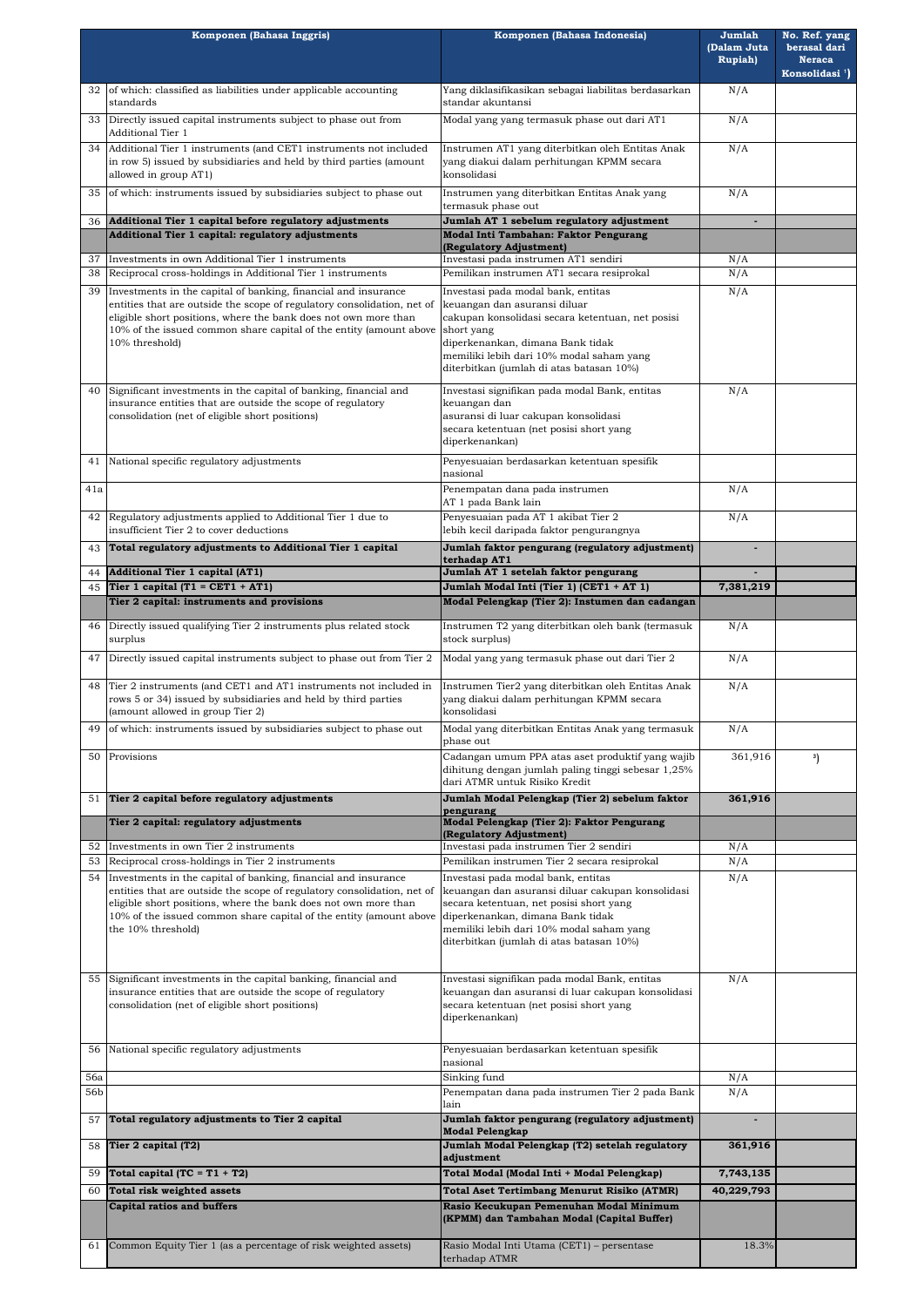|          | Komponen (Bahasa Inggris)                                                                                                                                                                                                              | Komponen (Bahasa Indonesia)                                                                                                                                                                                                                                                                                                                                    | Jumlah<br>(Dalam Juta<br><b>Rupiah</b> ) | No. Ref. yang<br>berasal dari<br><b>Neraca</b><br>Konsolidasi <sup>1</sup> ) |
|----------|----------------------------------------------------------------------------------------------------------------------------------------------------------------------------------------------------------------------------------------|----------------------------------------------------------------------------------------------------------------------------------------------------------------------------------------------------------------------------------------------------------------------------------------------------------------------------------------------------------------|------------------------------------------|------------------------------------------------------------------------------|
| 62       | Tier 1 (as a percentage of risk weighted assets)                                                                                                                                                                                       | Rasio Modal Inti (Tier 1) - persentase terhadap ATMR                                                                                                                                                                                                                                                                                                           | 18.3%                                    |                                                                              |
| 63       | Total capital (as a percentage of risk weighted assets)                                                                                                                                                                                | Rasio Total Modal - persentase terhadap ATMR                                                                                                                                                                                                                                                                                                                   | 19.2%                                    |                                                                              |
| 64       | Institution specific buffer requirement (minimum CET1 requirement<br>plus capital conservation buffer plus countercyclical buffer<br>requirements plus G-SIB buffer requirement, expressed as a<br>percentage of risk weighted assets) | Tambahan modal (buffer) - persentase terhadap<br><b>AMTR</b>                                                                                                                                                                                                                                                                                                   | 0.625%                                   |                                                                              |
| 65       | of which: capital conservation buffer requirement                                                                                                                                                                                      | Capital Conservation Buffer                                                                                                                                                                                                                                                                                                                                    | 0.625%                                   |                                                                              |
| 66<br>67 | of which: bank specific countercyclical buffer requirement<br>of which: G-SIB buffer requirement                                                                                                                                       | Countercyclical Buffer<br>Capital Surcharge untuk D-SIB                                                                                                                                                                                                                                                                                                        | 0%<br>0%                                 |                                                                              |
| 68       | Common Equity Tier 1 available to meet buffers (as a percentage of<br>risk weighted assets)                                                                                                                                            | Untuk bank umum konvensional: Modal Inti Utama<br>(CET yang tersedia untuk memenuhi Tambahan<br>Modal (Buffer) persentase terhadap<br><b>ATMR</b><br>Untuk kantor cabang dari Bank yang<br>berkedudukan di luar negeri: Bagian Dana Usaha<br>yang ditempatkan dalam<br>CEMA (diungkapkan sebagai persentase dari ATMR)<br>yang tersedia untuk memenuhi Buffer. | 10.2%                                    |                                                                              |
|          |                                                                                                                                                                                                                                        |                                                                                                                                                                                                                                                                                                                                                                |                                          |                                                                              |
|          | National minima (if different from Basel 3)                                                                                                                                                                                            | National minima (jika berbeda dari Basel 3)                                                                                                                                                                                                                                                                                                                    |                                          |                                                                              |
| 69       | National Common Equity Tier 1 minimum ratio (if different from<br>Basel 3 minimum)                                                                                                                                                     | Rasio minimal CET 1 nasional (jika berbeda dengan<br>Basel 3)                                                                                                                                                                                                                                                                                                  | N/A                                      |                                                                              |
| 70       | National Tier 1 minimum ratio (if different from Basel 3 minimum)                                                                                                                                                                      | Rasio minimal Tier 1 nasional (jika berbeda dengan<br>Basel 3)                                                                                                                                                                                                                                                                                                 | N/A                                      |                                                                              |
| 71       | National total capital minimum ratio (if different from Basel 3<br>minimum)<br>Amounts below the thresholds for deduction (before risk                                                                                                 | Rasio minimal total modal nasional (jika berbeda<br>dengan Basel 3)<br>Jumlah di bawah batasan pengurangan (sebelum                                                                                                                                                                                                                                            | N/A                                      |                                                                              |
|          | weighting)                                                                                                                                                                                                                             | pembobotan risiko)                                                                                                                                                                                                                                                                                                                                             |                                          |                                                                              |
|          | 72 Non-significant investments in the capital of other financials                                                                                                                                                                      | Investasi non-signifikan pada modal entitas<br>keuangan lain                                                                                                                                                                                                                                                                                                   | N/A                                      |                                                                              |
| 73       | Significant investments in the common stock of financials                                                                                                                                                                              | Investasi signifikan pada saham biasa entitas<br>keuangan                                                                                                                                                                                                                                                                                                      | N/A                                      |                                                                              |
| 74       | Mortgage servicing rights (net of related tax liability)                                                                                                                                                                               | Mortgage servicing rights (net dari kewajiban pajak)                                                                                                                                                                                                                                                                                                           | N/A                                      |                                                                              |
| 75       | Deferred tax assets arising from temporary differences (net of related<br>tax liability)                                                                                                                                               | Aset pajak tangguhan yang berasal dari perbedaan<br>temporer (net dari kewajiban pajak)                                                                                                                                                                                                                                                                        | N/A                                      |                                                                              |
|          | Applicable caps on the inclusion of provisions in Tier 2                                                                                                                                                                               | Cap yang dikenakan untuk provisi pada Tier 2                                                                                                                                                                                                                                                                                                                   |                                          |                                                                              |
| 76       | Provisions eligible for inclusion in Tier 2 in respect of exposures<br>subject to standardised approach (prior to application of cap)                                                                                                  | Provisi yang dapat diakui sebagai Tier 2 sesuai<br>dengan eksposur<br>berdasarkan pendekatan standar<br>(sebelum dikenakan cap)                                                                                                                                                                                                                                | N/A                                      |                                                                              |
| 77       | Cap on inclusion of provisions in Tier 2 under standardised<br>approach                                                                                                                                                                | Cap atas provisi yang diakui sebagai Tier 2<br>berdasarkan pendekatan standar                                                                                                                                                                                                                                                                                  | N/A                                      |                                                                              |
| 78       | Provisions eligible for inclusion in Tier 2 in respect of exposures<br>subject to internal ratings-based approach (prior to application of<br>cap)                                                                                     | Provisi yang dapat diakui sebagai Tier 2 sesuai<br>dengan eksposur<br>berdasarkan pendekatan IRB<br>(sebelum dikenakan cap)                                                                                                                                                                                                                                    |                                          |                                                                              |
| 79       | Cap for inclusion of provisions in Tier 2 under internal ratings-<br>based approach                                                                                                                                                    | Cap atas provisi yang diakui sebagai Tier 2<br>berdasarkan pendekatan IRB                                                                                                                                                                                                                                                                                      | N/A                                      |                                                                              |
|          | Capital instruments subject to phase-out arrangements (only<br>applicable between 1 Jan 2018 and 1 Jan 2022)                                                                                                                           | Instrumen Modal yang termasuk<br>phase out (hanya berlaku antara 1 Jan 2018 s.d.<br>1 Jan 2022)                                                                                                                                                                                                                                                                |                                          |                                                                              |
| 80       | Current cap on CET1 instruments subject to phase out<br>arrangements                                                                                                                                                                   | Cap pada CET 1 yang temasuk phase out                                                                                                                                                                                                                                                                                                                          | N/A                                      |                                                                              |
| 81       | Amount excluded from CET1 due to cap (excess over cap after<br>redemptions and maturities)                                                                                                                                             | Jumlah yang dikecualikan dari<br>CET1 karena adanya cap (kelebihan di atas cap<br>setelah redemptions dan<br>maturities)                                                                                                                                                                                                                                       | N/A                                      |                                                                              |
| 82       | Current cap on AT1 instruments subject to phase out arrangements                                                                                                                                                                       | Cap pada AT1 yang temasuk phase out                                                                                                                                                                                                                                                                                                                            | N/A                                      |                                                                              |
| 83       | Amount excluded from AT1 due to cap (excess over cap after<br>redemptions and<br>maturities)                                                                                                                                           | Jumlah yang dikecualikan dari AT1 karena adanya<br>cap (kelebihan di atas cap setelah redemptions dan<br>maturities)                                                                                                                                                                                                                                           | N/A                                      |                                                                              |
| 84       | Current cap on T2 instruments subject to phase out<br>arrangements                                                                                                                                                                     | Cap pada Tier2 yang temasuk phase out                                                                                                                                                                                                                                                                                                                          | N/A                                      |                                                                              |
| 85       | Amount excluded from T2 due to cap (excess over cap after<br>redemptions and<br>maturities)                                                                                                                                            | Jumlah yang dikecualikan dari<br>Tier2 karena adanya cap (kelebihan di atas cap<br>setelah redemptions dan<br>maturities)                                                                                                                                                                                                                                      | N/A                                      |                                                                              |

1) Diisi oleh Bank berdasarkan hasil rekonsiliasi antara komponen permodalan sesuai Format Standar Pengungkapan Perhitungan Permodalan dengan pospos yang sama dalam Neraca yang dipublikasikan (hanya ditampilkan jika terdapat rekonsiliasi sebagaimana pada Bagian 2)

**³**) 1,25% dari ATMR untuk Risiko Kredit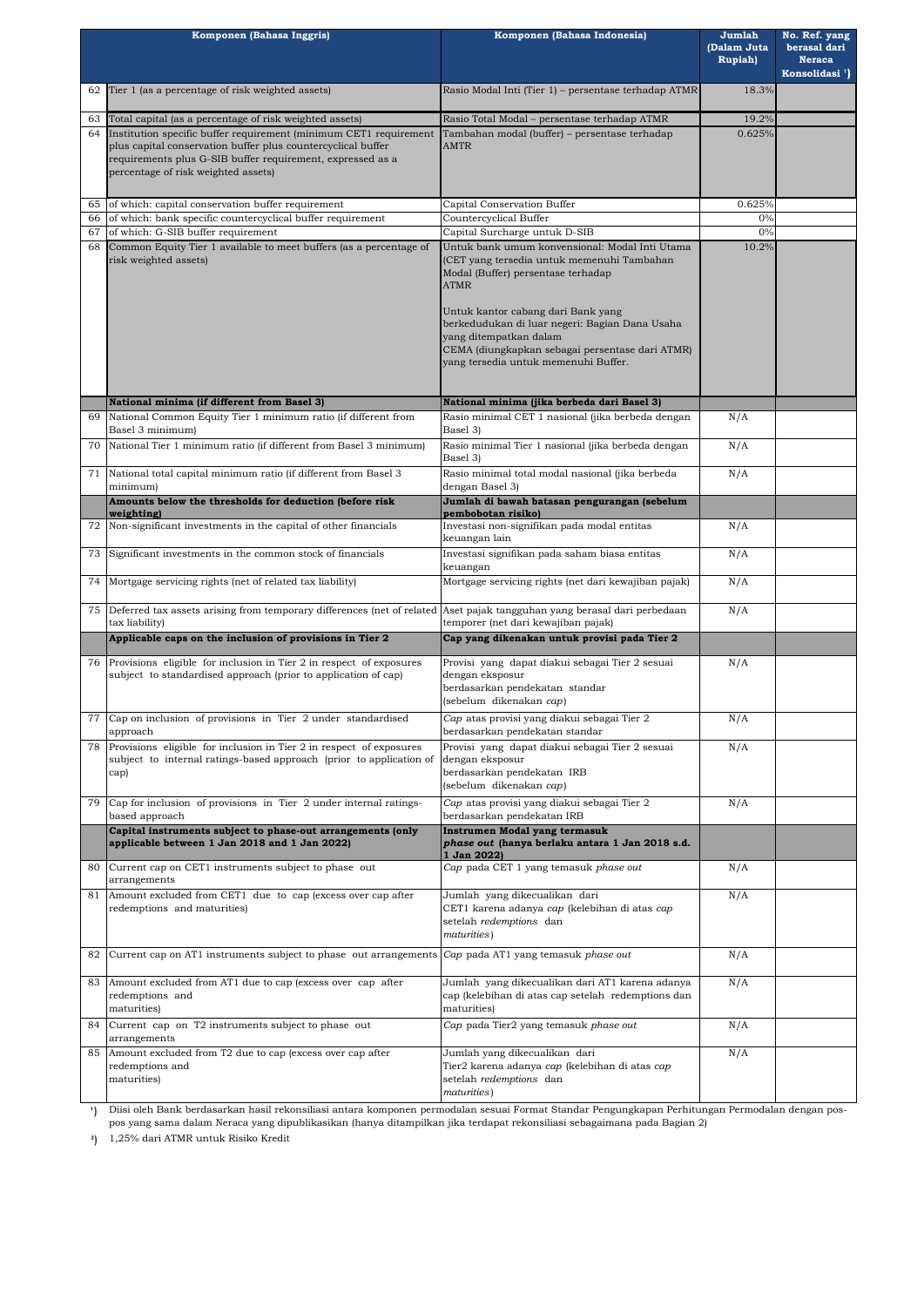## **Rekonsiliasi Permodalan**

| No.               | Pos-pos                                                                            | <b>Neraca Publikasi</b> | No.       |
|-------------------|------------------------------------------------------------------------------------|-------------------------|-----------|
|                   |                                                                                    | Posisi 30 September     | Referensi |
|                   |                                                                                    | 2016                    |           |
| <b>ASET</b><br>1. | Kas                                                                                | 160,137                 |           |
| 2.                | Penempatan pada Bank Indonesia                                                     | 5,856,529               |           |
| 3.                | Penempatan pada bank lain                                                          | 2,975,453               |           |
| 4.                | Tagihan spot dan derivatif                                                         | 2,266,360               |           |
| 5.                | Surat berharga                                                                     |                         |           |
|                   | a. Diukur pada nilai wajar melalui laporan laba/rugi                               | 2,249,161               |           |
|                   | b. Tersedia untuk dijual                                                           | 7,903,977               |           |
|                   | c. Dimiliki hingga jatuh tempo                                                     | 2,539,767               |           |
|                   | d. Pinjaman yang diberikan dan piutang                                             | 467,406                 |           |
| 6.                | Surat berharga yang dijual dengan janji dibeli kembali (repo)                      | 620,850                 |           |
| 7.                | Tagihan atas surat berharga yang dibeli dengan janji dijual kembali (reverse repo) | 7,385,335               |           |
| 8.                | Tagihan akseptasi                                                                  | 2,942,225               |           |
| 9.                | Kredit                                                                             |                         |           |
|                   | a. Diukur pada nilai wajar melalui laporan laba/rugi                               |                         |           |
|                   | b. Tersedia untuk dijual                                                           |                         |           |
|                   | c. Dimiliki hingga jatuh tempo                                                     |                         |           |
|                   | d. Pinjaman yang diberikan dan piutang                                             | 23,525,447              |           |
| 10.               | Pembiayaan syariah                                                                 |                         |           |
| 11.               | Penyertaan                                                                         |                         |           |
| 12.               | Cadangan kerugian penurunan nilai aset keuangan -/-                                |                         |           |
|                   | a. Surat berharga                                                                  | (1,270)                 |           |
|                   | b. Kredit                                                                          | (1, 106, 312)           |           |
|                   | c. Lainnya                                                                         | (16,065)                |           |
| 13.               | Aset tidak berwujud                                                                | 113,537                 | d         |
|                   | Akumulasi amortisasi aset tidak berwujud -/-                                       | (83, 233)               | d         |
| 14.               | Aset tetap dan inventaris                                                          | 198,213                 |           |
|                   | Akumulasi penyusutan aset tetap dan inventaris -/-                                 | (141, 673)              |           |
| 15.               | Aset non produktif                                                                 |                         |           |
|                   | a. Properti terbengkalai                                                           |                         |           |
|                   | b. Aset yang diambil alih                                                          |                         |           |
|                   | c. Rekening tunda                                                                  |                         |           |
|                   | d. Aset antar kantor                                                               |                         |           |
|                   | i. Melakukan kegiatan operasional di Indonesia                                     |                         |           |
|                   | ii. Melakukan kegiatan operasional di luar Indonesia                               | 2,182,088               |           |
| 16.               | Cadangan kerugian penurunan nilai dari aset non keuangan -/-                       |                         |           |
| 17.               | Sewa pembiayaan                                                                    |                         |           |
| 18.               | Aset pajak tangguhan                                                               | 479,857                 | e         |
| 19.               | Aset lainnya                                                                       | 1,191,141               |           |
|                   | <b>TOTAL ASET</b>                                                                  | 61,708,930              |           |
|                   | <b>LIABILITAS DAN EKUITAS</b>                                                      |                         |           |
|                   | LIABILITAS                                                                         |                         |           |
| 1.                | Giro                                                                               | 13,452,486              |           |
| 2.                | Tabungan                                                                           | 4,109,128               |           |
| 3.                | Simpanan berjangka                                                                 | 6,329,137               |           |
| 4.                | Dana investasi revenue sharing                                                     |                         |           |
| 5.                | Pinjaman dari Bank Indonesia                                                       |                         |           |
| 6.                | Pinjaman dari bank lain                                                            | 10,513,588              |           |
| 7.                | Liabilitas spot dan derivatif                                                      | 2,779,619               |           |
| 8.                | Utang atas surat berharga yang dijual dengan janji dibeli kembali (repo)           | 585,391                 |           |
| 9.                | Utang akseptasi                                                                    | 2,337,103               |           |
| 10.               | Surat berharga yang diterbitkan                                                    |                         |           |
| 11.               | Pinjaman yang diterima                                                             |                         |           |
| 12.               | Setoran jaminan                                                                    | 131                     |           |
| 13.               | Liabilitas antar kantor                                                            |                         |           |
|                   | a. Melakukan kegiatan operasional di Indonesia                                     |                         |           |
|                   | b. Melakukan kegiatan operasional di luar Indonesia                                |                         |           |
|                   | Dana usaha                                                                         | 7,022,550               | a         |
|                   | Kegiatan operasional di luar Indonesia lainnya                                     | 12,303,892              |           |
| 14.               | Liabilitas pajak tangguhan                                                         |                         |           |
| 15.               | Liabilitas lainnya                                                                 | 1,322,448               |           |
|                   | 16. Dana investasi profit sharing                                                  |                         |           |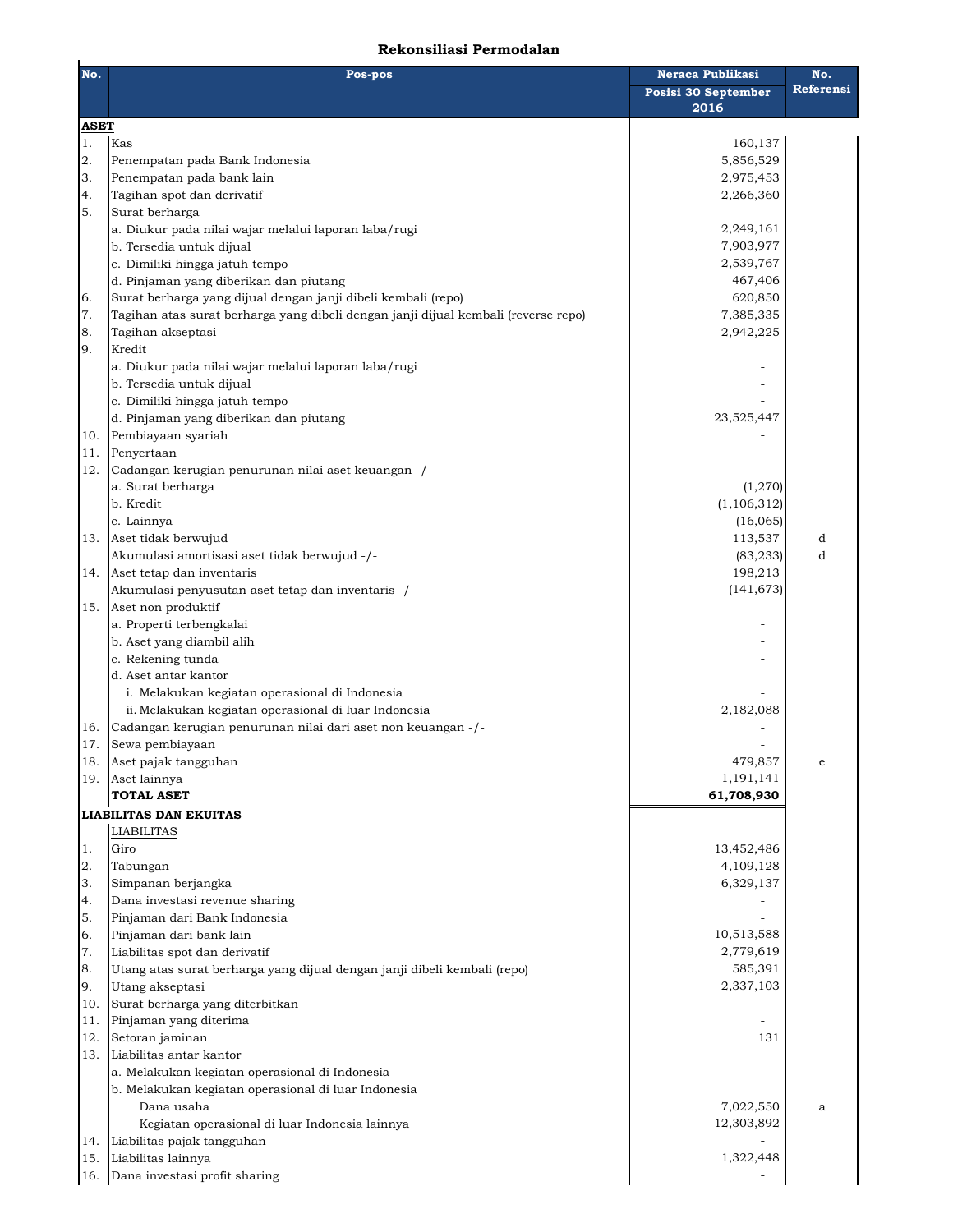| No. | Pos-pos                                                                    | Neraca Publikasi    | No.          |  |
|-----|----------------------------------------------------------------------------|---------------------|--------------|--|
|     |                                                                            | Posisi 30 September | Referensi    |  |
|     |                                                                            | 2016                |              |  |
|     | <b>TOTAL LIABILITAS</b>                                                    | 60,755,473          |              |  |
|     | <b>EKUITAS</b>                                                             |                     |              |  |
| 17. | Modal disetor                                                              |                     |              |  |
|     | a. Modal dasar                                                             | 867                 | a            |  |
|     | b. Modal yang belum disetor -/-                                            |                     |              |  |
|     | c. Saham yang dibeli kembali (treasury stock) -/-                          |                     |              |  |
| 18. | Tambahan modal disetor                                                     |                     |              |  |
|     | a. Agio                                                                    |                     |              |  |
|     | b. Disagio -/-                                                             |                     |              |  |
|     | c. Modal sumbangan                                                         |                     |              |  |
|     | d. Dana setoran modal                                                      |                     |              |  |
|     | e. Lainnya                                                                 |                     |              |  |
| 19. | Pendapatan (kerugian) komprehensif lainnya                                 |                     |              |  |
|     | a. Penyesuaian akibat penjabaran laporan keuangan dalam mata uang asing    |                     |              |  |
|     | b. Keuntungan (kerugian) dari perubahan nilai aset keuangan dalam kelompok | 112,888             | $\mathbf{C}$ |  |
|     | tersedia untuk dijual                                                      |                     |              |  |
|     | c. Bagian efektif lindung nilai arus kas                                   |                     |              |  |
|     | d. Keuntungan revaluasi aset tetap                                         |                     |              |  |
|     | e. Bagian pendapatan komprehensif lain dari entitas asosiasi               |                     |              |  |
|     | f. Keuntungan (kerugian) aktuarial program imbalan pasti                   | 11,744              |              |  |
|     | g. Pajak penghasilan terkait dengan penghasilan komprehensif lain          | (48, 635)           |              |  |
|     | h. Lainnya                                                                 |                     |              |  |
| 20. | Selisih kuasi reorganisasi                                                 |                     |              |  |
| 21. | Selisih restrukturisasi entitas sepengendali                               |                     |              |  |
| 22. | Ekuitas lainnya                                                            |                     |              |  |
| 23. | Cadangan                                                                   |                     |              |  |
|     | a. Cadangan umum                                                           |                     |              |  |
|     | b. Cadangan tujuan                                                         |                     |              |  |
| 24. | Laba/rugi                                                                  |                     |              |  |
|     | a. Tahun-tahun lalu                                                        |                     |              |  |
|     | Laba tahun lalu yang ditransfer ke kantor pusat                            |                     |              |  |
|     | Laba tahun lalu yang ditahan                                               | 458,910             | b            |  |
|     | b. Tahun berjalan                                                          |                     |              |  |
|     | Laba tahun berjalan yang ditransfer ke kantor pusat                        |                     |              |  |
|     | Peningkatan/(penurunan) nilai wajar atas kewajiban keuangan                | 15,713              | b            |  |
|     | Laba (rugi) tahun berjalan selain peningkatan/(penurunan) nilai wajar atas | 401,970             | $\mathbf b$  |  |
|     | kewajiban keuangan                                                         |                     |              |  |
|     | TOTAL EKUITAS YANG DAPAT DIATRIBUSIKAN KEPADA PEMILIK                      | 953,457             |              |  |
| 25. | Kepentingan non pengendali                                                 |                     |              |  |
|     | <b>TOTAL EKUITAS</b>                                                       | 953,457             |              |  |
|     | TOTAL LIABILITAS DAN EKUITAS                                               | 61,708,930          |              |  |